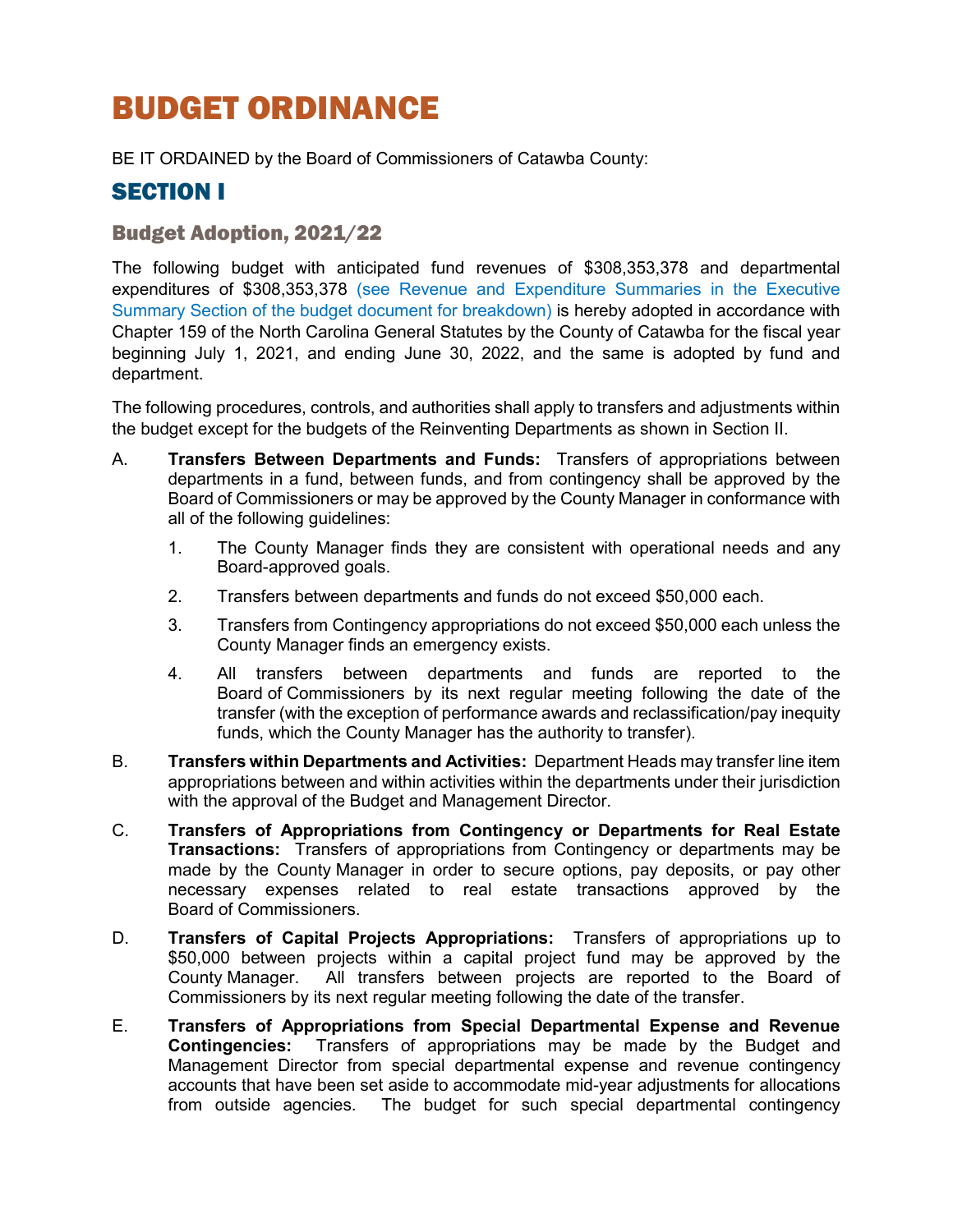expenditures will not be used until revenues are received and the related funds are transferred out of the contingency accounts to an appropriate line item.

# SECTION II

### Amendment to Procedures, Controls, and Authorities for Reinventing **Departments**

The following procedures, controls, and authorities shall apply to transfers, personnel, and adjustments within the budget for the Reinventing Departments, as determined by the County Manager:

- A. The Board of Commissioners will appropriate funds for the Reinventing Departments based on approved outcomes to be achieved during the fiscal year.
- B. Department Heads are hereby authorized to transfer appropriations between activities or from special department contingencies under their jurisdiction with the approval of the Budget and Management Director. Requests for transfers from the General Fund contingency must be approved by the County Manager. The budget for such special departmental contingency expenditures will not be used until revenues are received and the related funds are transferred out of the contingency accounts to an appropriate line item. Department Heads within the Reinventing Departments are hereby authorized to reallocate existing positions between activities under their jurisdiction.
- C. Departments will be allowed to retain all unexpended allocations and/or revenues as defined by the County Manager.
- D. Reinventing Departments may create or abolish positions which impact the outcomes approved by the Board of Commissioners and within available revenues upon summary approval of the Board of Commissioners. Approval will come at the next regularly scheduled Board of Commissioners' meeting and will be attached and approved as part of the minutes.

### SECTION III

### Tax Levy Rate

A tax rate of \$0.575 per \$100 of assessed valuation is hereby levied for Fiscal Year 2021/22, all of which is levied in the General Fund. No discounts will be allowed for early payment of taxes.

The following rates are levied for fire protection service districts:

| <b>Fire Protection Service District</b> | Levied Tax Rate Per \$100 Valuation |
|-----------------------------------------|-------------------------------------|
| <b>Bandys Fire</b>                      | \$0.1150                            |
| Catawba Rural Fire                      | \$0.1300                            |
| <b>Claremont Rural Fire</b>             | \$0.1100                            |
| <b>Conover Rural Fire</b>               | \$0.1100                            |
| <b>Cooksville Fire</b>                  | \$0.0750                            |
| <b>Hickory Rural Fire</b>               | \$0.1500                            |
| <b>Longview Rural Fire</b>              | \$0.0830                            |
|                                         |                                     |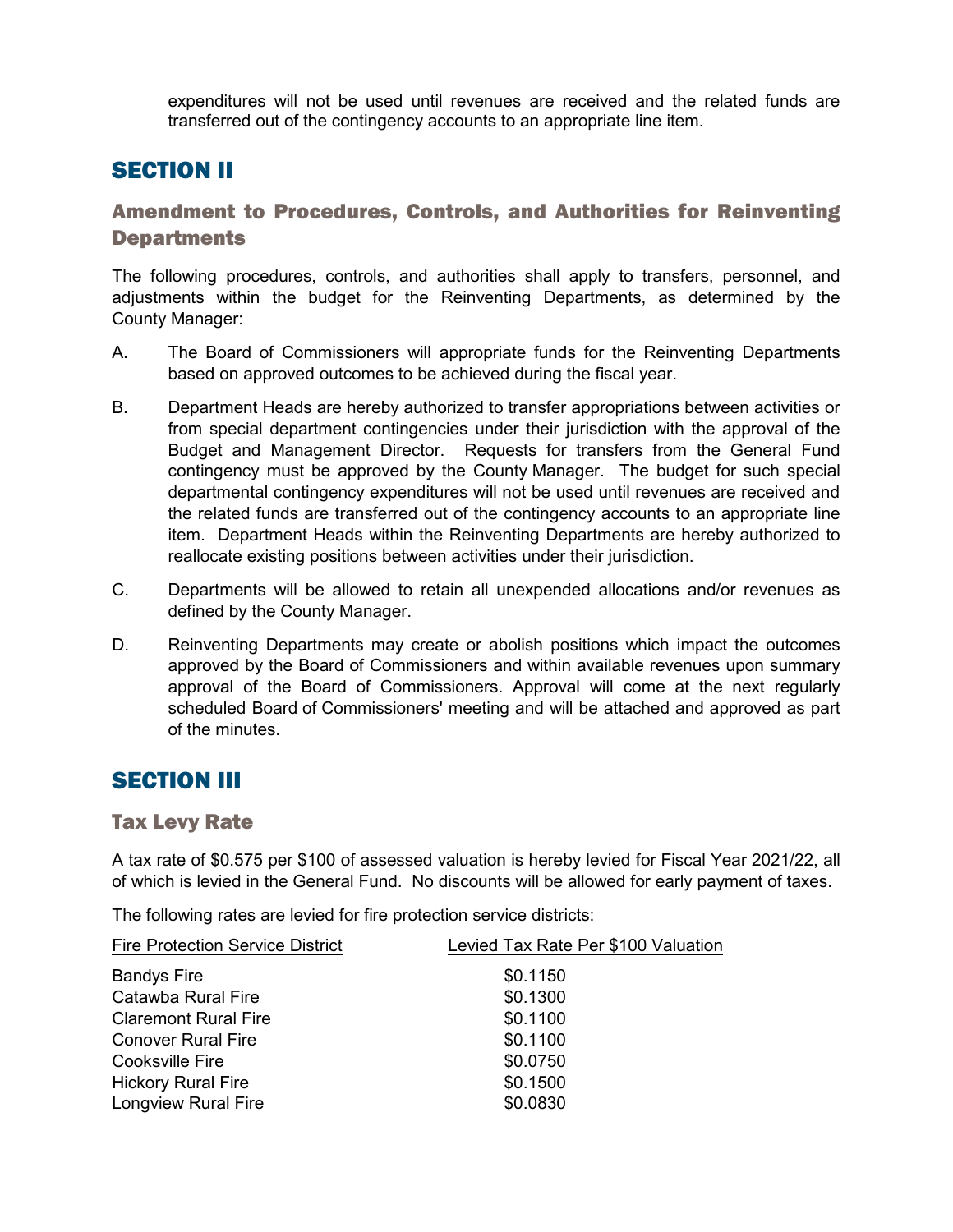| <b>Maiden Rural Fire</b>   | \$0.0753 |
|----------------------------|----------|
| Mt View Fire               | \$0.0718 |
| <b>Newton Rural Fire</b>   | \$0.1300 |
| <b>Oxford Fire</b>         | \$0.0650 |
| <b>Propst Fire</b>         | \$0.0620 |
| <b>Sherrills Ford Fire</b> | \$0.1300 |
| St. Stephens Fire          | \$0.1200 |

### SECTION IV

### Hospital Fund

The Catawba Valley Medical Center Board of Trustees is hereby required to submit a monthly copy of its financial statements to the County Chief Financial Officer that will include a budget to actual comparison of all expenses and revenues. The Hospital maintains a balance with the County, in the Hospital Reserve Fund. This Fund is intended to be used to finance and construct major Hospital capital projects, if needed, and the school nurse program at Public Health. Catawba Valley Medical Center is a public non-profit hospital and an entity or component unit of Catawba County Government. The County owns the assets but the Hospital is not a line department of the County and therefore is not included in the County budget. The Hospital is authorized to operate as an enterprise fund.

# SECTION V

#### Schools' Current Expense

The allocation of general revenues for the schools' current expense per school system is \$1,798 per pupil based on the average daily membership of K-12, \$60 per pupil of which is budgeted in support of schools cooperating on the following inter-school system programs--Catawba County Bus Garage, HCAM Core Academy, Conover School for Exceptional Children, therapeutic day treatment, and Community Schools.

In accordance with the School Budget and Fiscal Control Act, each Board of Education is required to submit to the Board of Commissioners, as soon as adopted, a copy of the School Board's budget resolution. The school finance officer will submit a quarterly statement of the financial condition of the Administrative unit to the Board of Commissioners.

### **SECTION VI**

### Southeastern Catawba County (SECC) Water and Sewer District

The SECC Water and Sewer District was established by the Board of Commissioners in accordance with Chapter 162A of the North Carolina General Statutes effective May 9, 2021. The district is a separate legal entity that operates as an enterprise fund, with a separate governing body comprised of the Board of Commissioners. As such, the district is accounted for as a blended component of the County with district revenue and expenditures reflected in the County budget.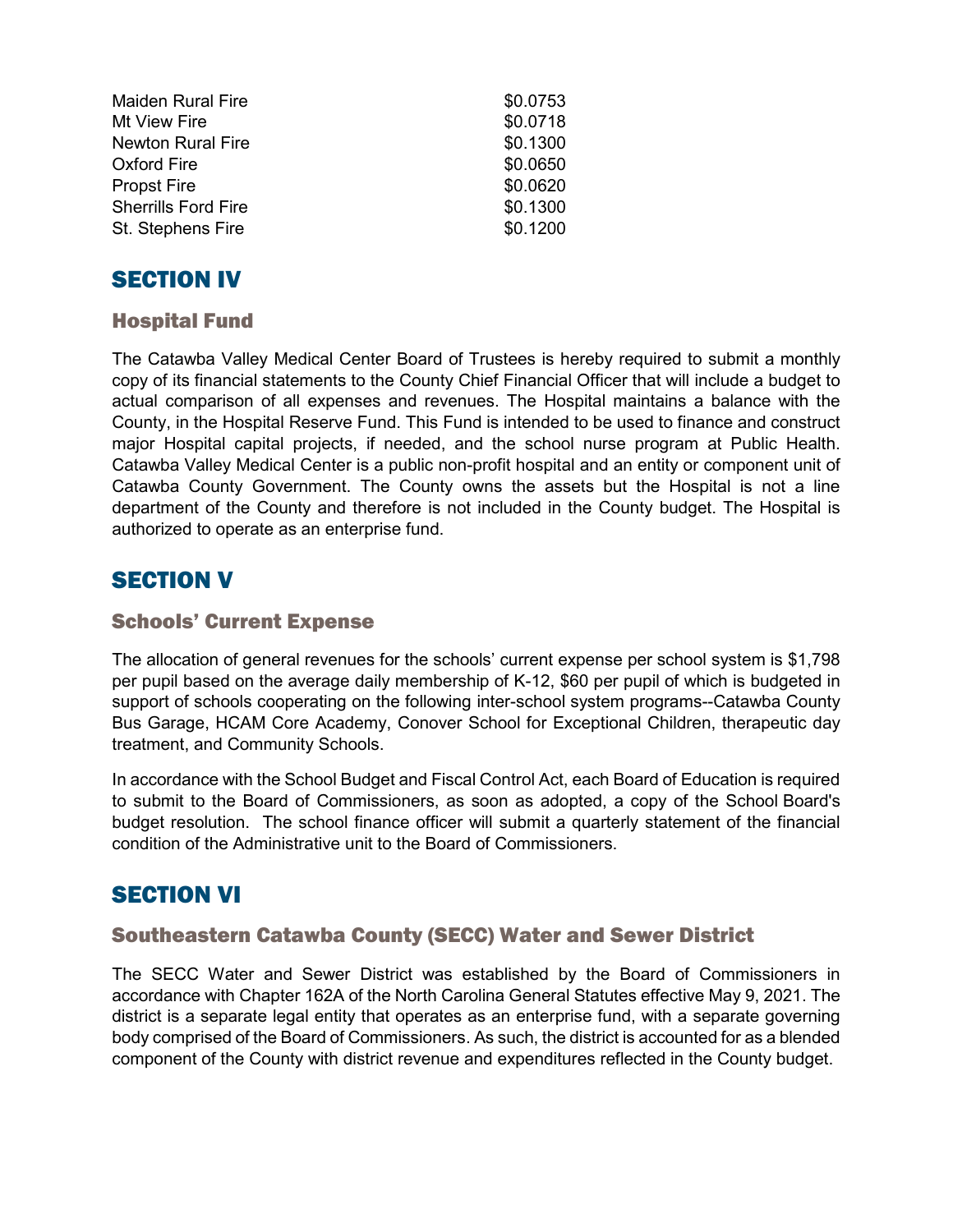# SECTION VII

### Capital Projects, Grants, and Economic Development Incentive **Contracts**

Project Managers will be designated on a project-by-project basis for all County construction projects and the procedures set forth in Chapter 8 of the Catawba County Code of Ordinances shall be used to coordinate the efforts of all parties involved in a project. Any changes in the cost estimate, as a result of bids or otherwise, shall be reported by the Project Manager, along with his or her recommendation of approval to the Board of Commissioners. When compiled and approved by user agencies, all projects must conform to the Catawba County Design and Construction Specifications.

In accordance with the School Budget and Fiscal Control Act each school system will submit to the County Budget and Management Director detailed project sheets for each capital project included in this budget.

The General Capital Projects Fund, the Hospital Construction Fund, the Water and Sewer Fund, SECC Water and Sewer District Fund, the School Capital Outlay Fund, the School Bond Capital Projects Fund, the Schools' Construction Fund, the Fire Districts Funds, and the Community Development Fund are hereby authorized. Appropriations made for the specific projects or grants in these funds are hereby appropriated until the project is completed. Balances remaining as of June 30, 2021, in previously appropriated water and sewer capital projects located within the SECC Water and Sewer District Service Area are hereby authorized to be transferred to the district fund.

Any grant, capital project budget, or economic development incentive contract previously appropriated in any fund, the balance of any anticipated, but not received, revenues and any unexpended appropriations remaining on June 30, 2021, shall be reauthorized in the Fiscal Year 2021/22 budget unless a specific new budget has been prepared.

### **SECTION VIII**

#### Emergency Approvals, Schools

Emergency transfers to and from the School Capital Outlay Fund shall be in accordance with the School Budget and Fiscal Control Act.

### SECTION IX

### Annual Financial Reports

All agencies receiving County funding are required to submit an audit report by December 31, 2021. Approved payments may be delayed pending receipt of this financial information.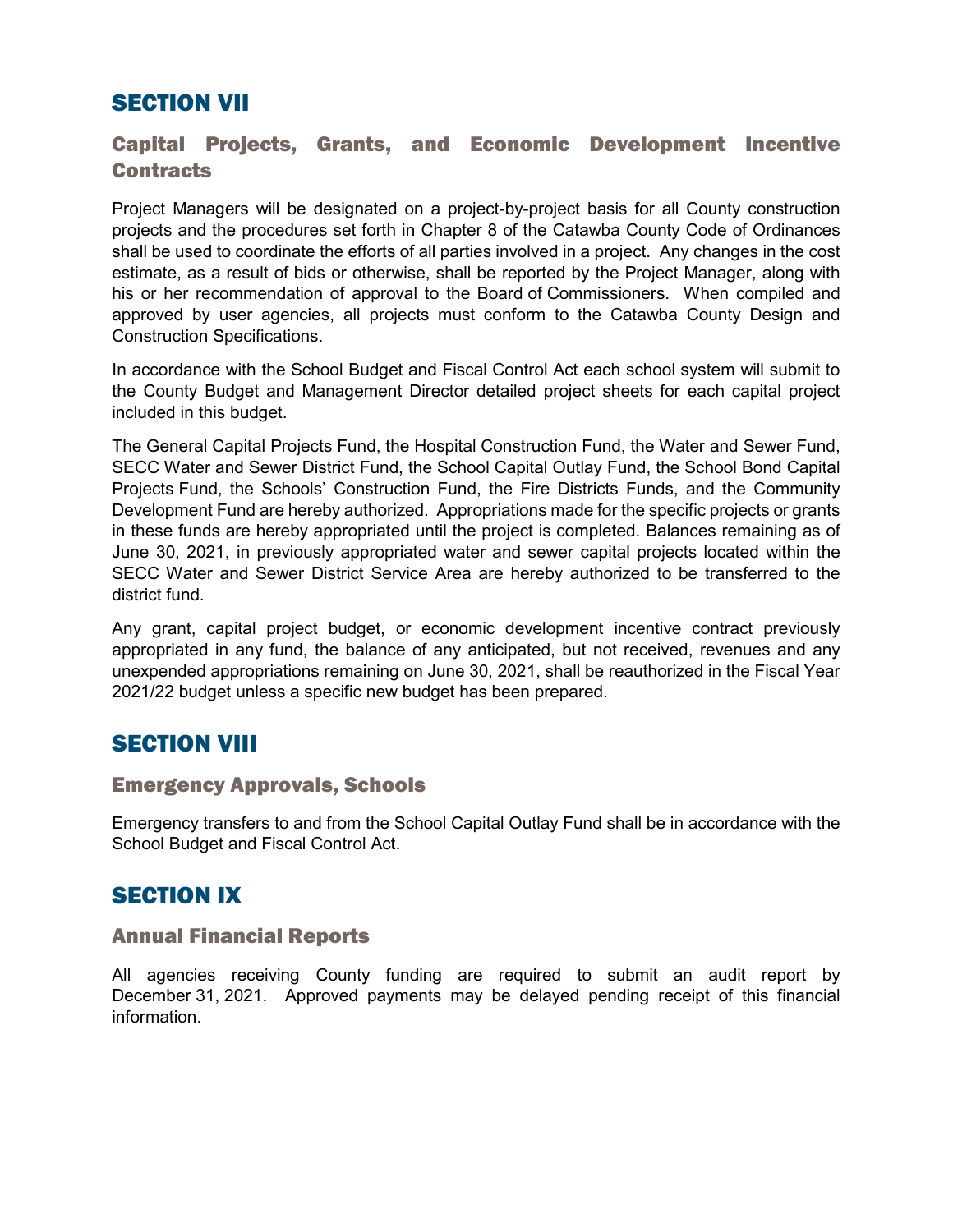# **SECTION X**

#### Fees and Licenses

Charges for fees and licenses by Catawba County Departments or Agencies shall be in accordance with the fee policy. Fee changes to be adopted by the Board of Commissioners are set forth in the Fee Updates section of the Executive Summary and the entire fee schedule is included in the Appendix.

# SECTION XI

#### Per Diem Pay

The Board of Commissioners and members of County boards are authorized to receive per diem pay as reflected in the table below. Annually, the Board of Commissioners' per diem pay rate will increase at a level consistent with changes in the Consumer Price Index, provided the budget includes a performance pay increase for employees meeting performance expectations as determined by annual evaluations.

| Per Diem Pay                    |                                                                        |
|---------------------------------|------------------------------------------------------------------------|
| <b>Board</b>                    | Pay                                                                    |
| Alcoholic<br>Beverage           | Chair, \$75 per meeting; Members, \$50 per meeting                     |
| <b>Control Board</b>            |                                                                        |
| <b>Board of Adjustment</b>      | Chair, \$50 per meeting; Members, \$35 per meeting                     |
| <b>Board of Commissioners</b>   | Chair, \$1,250 per month; Members, \$1050 per month; In-County         |
|                                 | Travel Allowance, \$350 per month                                      |
| <b>Board of Elections</b>       | Chair, \$75 per meeting; Members, \$50 per meeting; \$100 for Election |
|                                 | Day                                                                    |
| Equalization &<br>Review        | Chair, \$50 per meeting; Members, \$35 per meeting                     |
| Board                           |                                                                        |
| <b>Jury Commission</b>          | Chair, \$50 per meeting; Members, \$35 per meeting                     |
| <b>Library Board</b>            | Chair, \$50 per meeting; Members, \$35 per meeting                     |
| <b>Planning Board</b>           | Chair, \$50 per meeting; Members, \$35 per meeting                     |
| <b>Public Health Board</b>      | Chair, \$50 per meeting; Members, \$35 per meeting                     |
| Social Services Board           | Chair, \$50 per meeting; Members, \$35 per meeting                     |
| <b>Subdivision Review Board</b> | Chair, \$50 per meeting; Members, \$35 per meeting                     |

# SECTION XII

#### Personnel

- A. Salaries Salaries for Fiscal Year 2021/22 are based on the Fiscal Year 2021/22 pay plan for Catawba County that is adopted as a part of this budget and is effective July 1, 2021. Funds are included for a 3 percent performance pay increase for employees who satisfy performance expectations as reflected in employees' annual performance evaluations and an additional 0.5 percent for top performers as identified by employees' department heads.
- B. Performance Awards Funds are allocated in the budget to provide one-time lump sum performance awards to recognize exceptional performance at the discretion of the County Manager.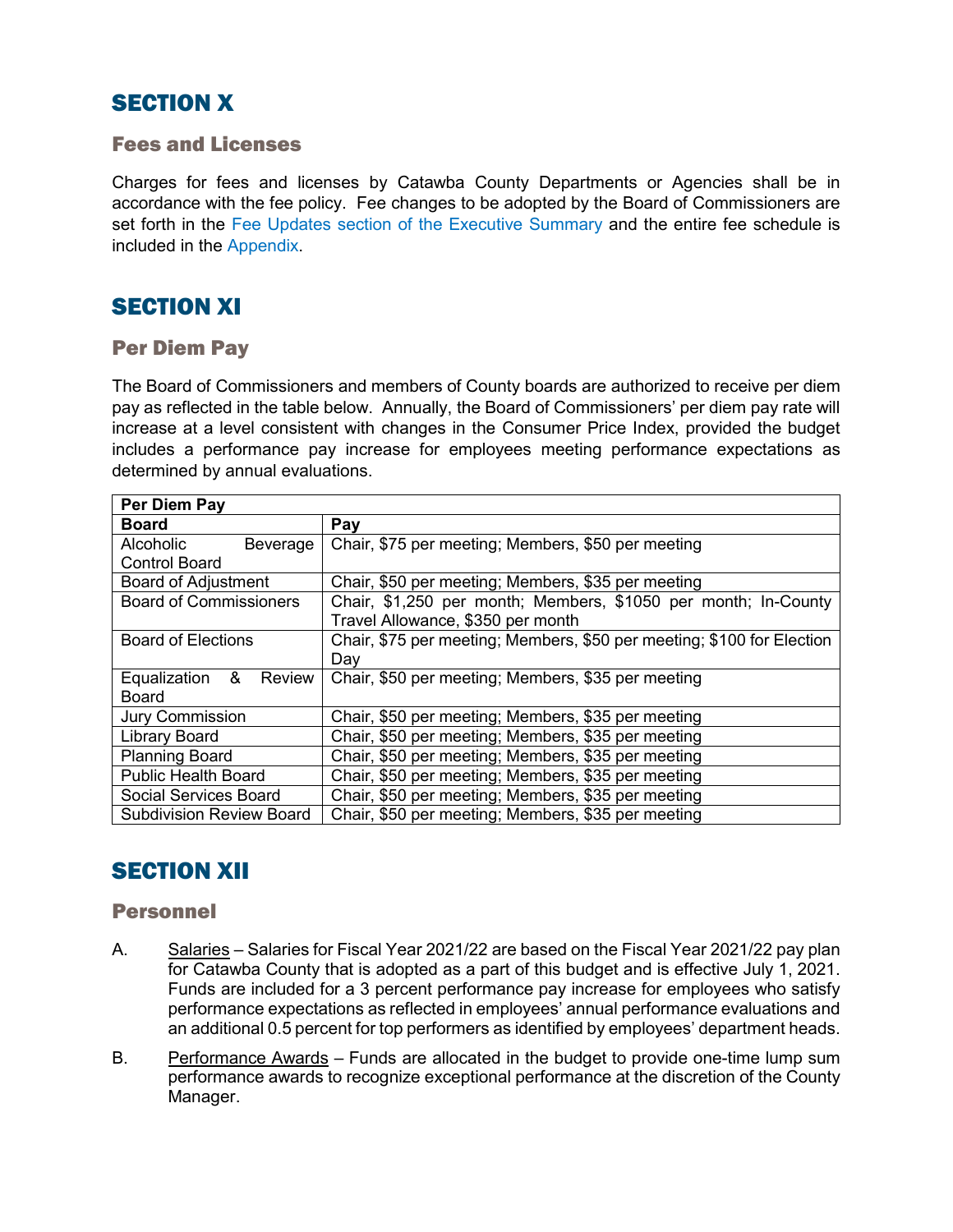- C. Reclassifications/Pay Inequities Fund are allocated in the budget to maintain equity between similar positions within the organization and to ensure market competitiveness within the County's recruiting area.
- D. Travel Allowance The travel allowance rate will be according to the IRS reimbursement rate.
- E. Special Payment Positions that require specialized skills may be compensated by a special payment. This payment will only occur while the employee is serving in that capacity. This special payment is not considered a part of the annual base pay for classification. The amount of special payment is to be approved by the County Manager upon a recommendation by the Human Resources Director.

# **SECTION XIII**

### Budget Policy for State and Federal Fund Decreases

It will be the policy of this Board that it will not absorb any reduction in State and Federal funds; that any decrease shall be absorbed in the budget of the agency by reducing personnel or department expenditures to stay within the County appropriation as authorized.

This policy is extended to any agency that is funded by the County and receives State or Federal money. This shall remain in effect until otherwise changed or amended by the Board of Commissioners. The County Manager is hereby directed to indicate this to each of the agencies that may be involved.

# SECTION XIV

#### Reappraisal Fund

In accordance with the provisions of G.S. 153A-150, an appropriation of \$554,946 will be made from the General Fund to the Reappraisal Fund for the purpose of providing funds for the next reappraisal.

# **SECTION XV**

#### Fiscal Control Act

The Budget and Management Director and the Chief Financial Officer are hereby directed to make any changes in the budget of fiscal practices that are required by the Local Government and Fiscal Control Act. This shall extend to permitted consolidations of funds and "Single Tax Levies" permitted in the Fiscal Control Act.

- A. As provided by G.S. 159-25 (b), the Board has authorized dual signatures for each check or draft that is made on County funds. The signatures of the County Manager, Chief Financial Officer, Deputy County Manager, Assistant County Manager, and Assistant Chief Financial Officer shall be authorized signatures of the County.
- B. Operating funds encumbered on the financial records of the County as of June 30, 2021, are hereby re-appropriated to this budget.